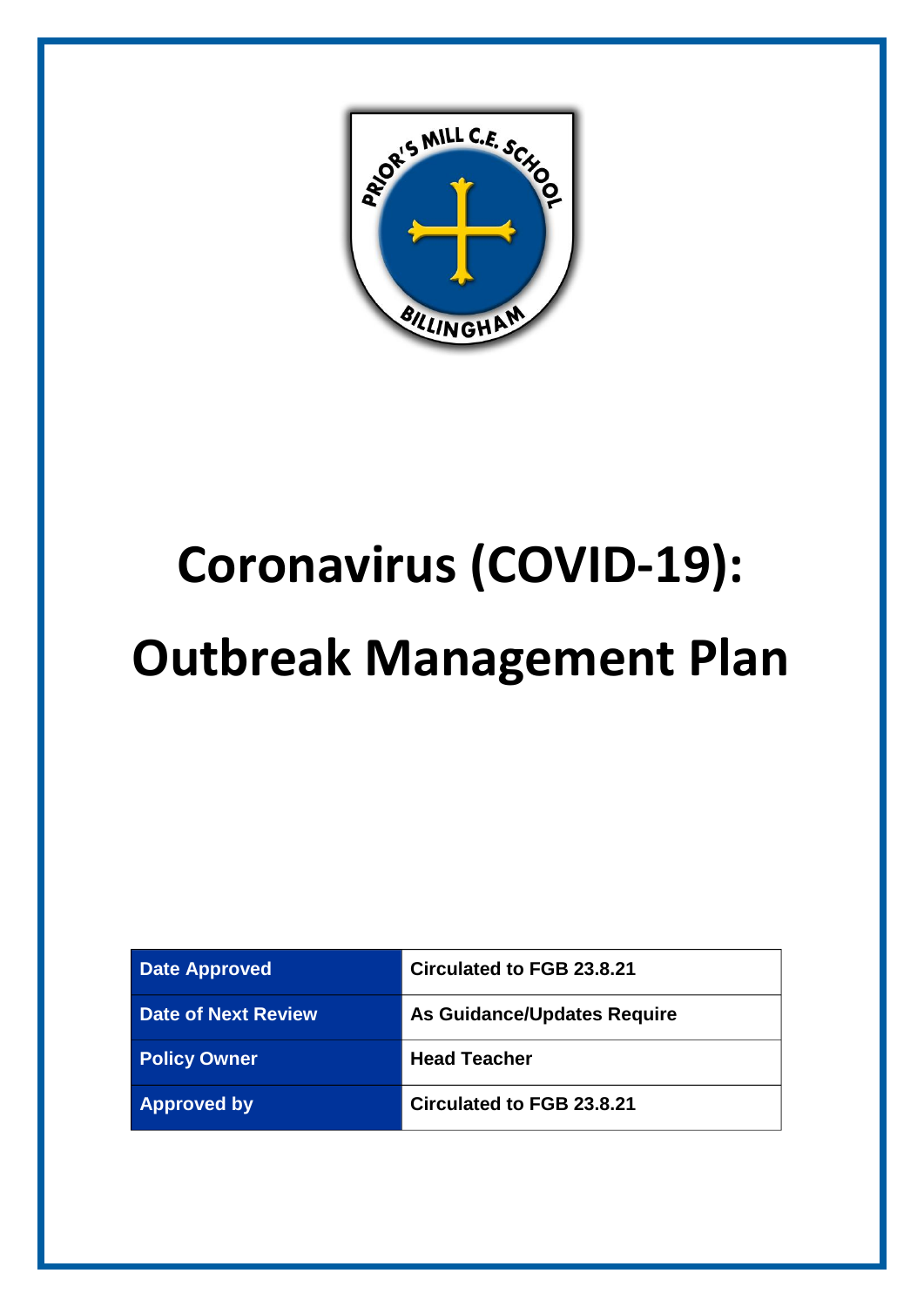## **Contents:**

- 1. [The aim of this plan](#page-2-0)
- 2. [Restrictions to attendance](#page-3-0)
- 3. [Infection prevention and control](#page-3-1)
- 4. [Transport](#page-6-0)
- 5. [Teaching and learning](#page-6-1)
- 6. Asymptomatic testing (staff)
- 7. [Returning to school](#page-8-0)
- 8. [Exams and assessments](#page-8-1)
- 9. [Safeguarding](#page-8-2)
- 10. [Wraparound care](#page-9-0)
- 11. [Food provision](#page-9-1)
- 12. [Communication](#page-9-2)
- 13. [Monitoring and review](#page-9-3)

**Please note:** this plan has been created in line with the latest government advice regarding contingency planning as set out in the DfE's '[Contingency framework: education and childcare settings](https://www.gov.uk/government/publications/coronavirus-covid-19-local-restrictions-in-education-and-childcare-settings?utm_source=14%20May%202021%20C19&utm_medium=Daily%20Email%20C19&utm_campaign=DfE%20C19)' and '[Schools](https://www.gov.uk/government/publications/actions-for-schools-during-the-coronavirus-outbreak/guidance-for-full-opening-schools)  [COVID-19 operational guidance](https://www.gov.uk/government/publications/actions-for-schools-during-the-coronavirus-outbreak/guidance-for-full-opening-schools)' documents. The government has made it a national priority that education and childcare settings should continue to stay open as much as possible during the coronavirus (COVID-19) pandemic. Any restrictions on education would only be as a last resort and should only be initiated following a ministerial decision on a case-by-case basis.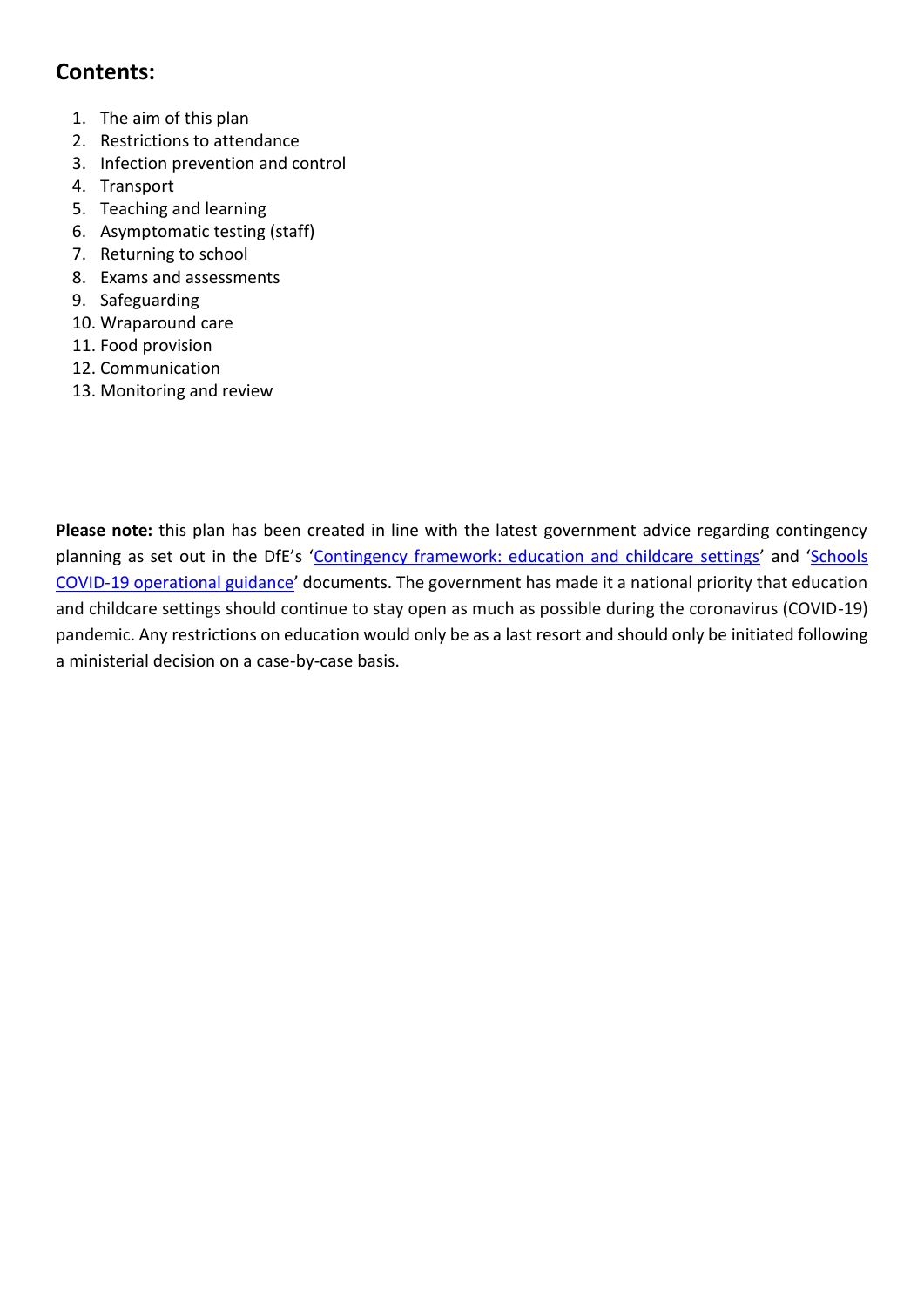## <span id="page-2-0"></span>**1. The aim of this plan**

If our school or local area sees an extremely high prevalence of coronavirus (COVID-19) infection rates and existing measures in our community have failed to reduce this, the appropriate authorities will decide which additional measures to implement to help contain the spread. These measures may involve implementing a number of restrictions, which could include the partial closure of schools and childcare settings in our area. Measures may also be necessary to help minimise the impact from new coronavirus variants.

This outbreak management plan outlines how the school will operate if further restrictions are implemented. The school will work closely with the local health protection team (HPT) and implement provisions as advised by the team.

This is a live document that will be reviewed by the headteacher, in conjunction with other key stakeholders, as and when the situation develops.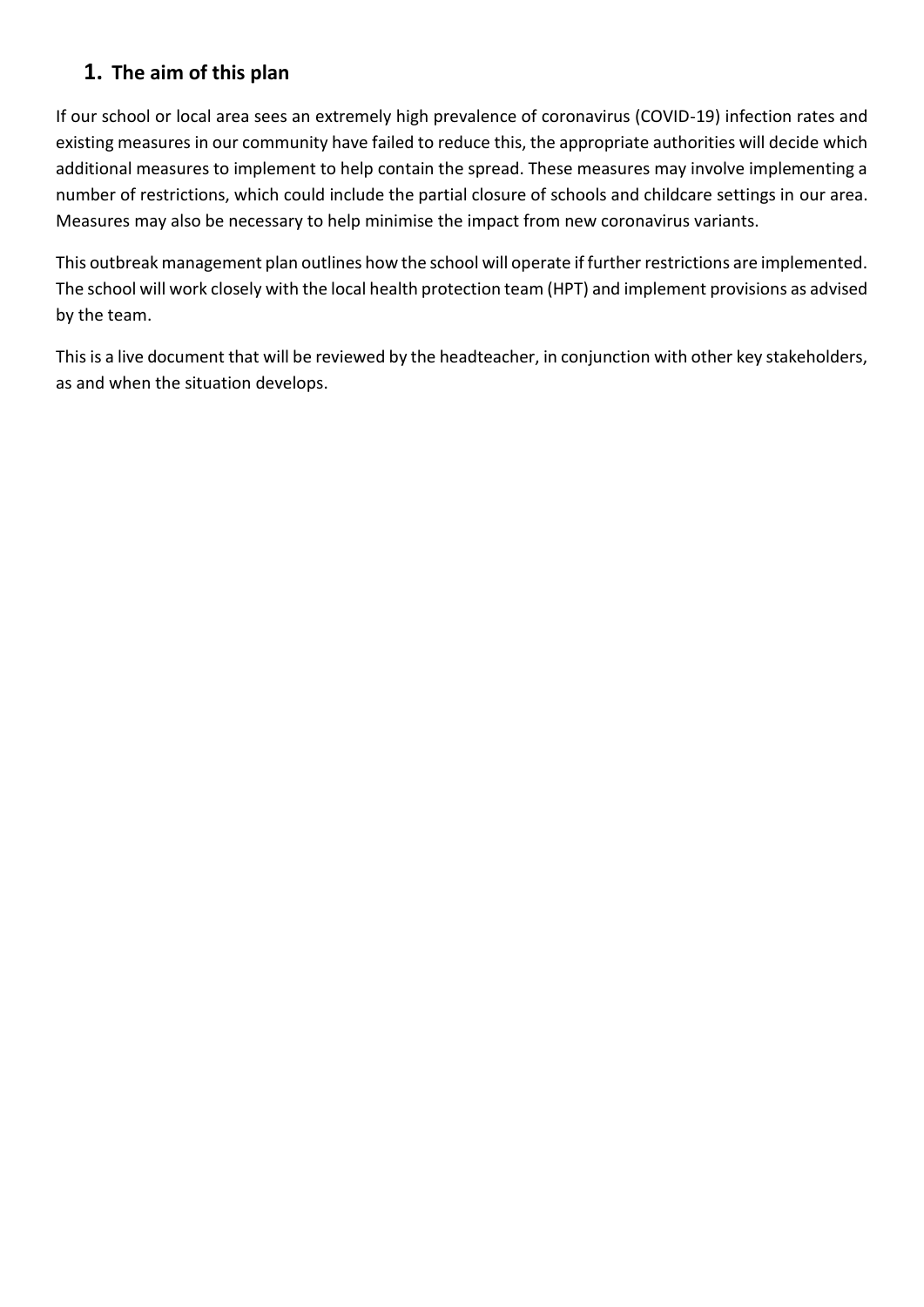## <span id="page-3-0"></span>**2. Restrictions to attendance**

The government has advised that all schools should continue to operate as normal and that all pupils should attend school unless required to self-isolate.

The contingency framework is designed to act as a containment measure where:

- There is extremely high prevalence of coronavirus.
- Other measures have already been implemented.
- There is a need to minimise the impact from a new coronavirus variant.

Restrictive attendance measures, of the kind set out in the contingency framework, must not be implemented by schools without the explicit agreement of the DfE.

Restricting attendance in any form will only be used as a last resort, initiated following a ministerial decision. Where restrictions to attendance are implemented following government advice, they will be kept to a minimum, allowing for the maximum number of pupils to attend education; however, in all circumstances, priority will be given to vulnerable pupils and the children of critical workers to attend full time.

As part of their outbreak management responsibilities, LAs, Directors of Public Health, and HPTs may advise individual settings or a cluster of closely linked settings to limit attendance in one of the ways described in this section.

Where LAs judge that wider containment action is needed and wish to limit attendance within an area, they will work with their Regional Partnership Team to escalate a proposal to the central Local Action Committee command structure.

#### **Early years settings as part of a primary school**

School-based nurseries in primary schools will have the discretion to follow the arrangements set for the primary school.

#### **Primary schools**

Unless advised otherwise, the school will allow all pupils to attend. If the contingency framework is implemented, the school will only allow the following pupils to attend on-site provision:

- Vulnerable pupils
- Children of critical workers
- Pupils in Reception and Years 1 and 2, where advised by the DfE

High-quality remote education will be provided for all pupils not in attendance, in line with the Pupil Remote Learning Policy.

The school will lift restrictions as soon as it is advised by the government that it is appropriate to do so.

### <span id="page-3-1"></span>**3. Infection prevention and control**

The school's Risk Assessment, which sets out measures to control infection as best as is possible, will continue to be adhered to – this policy meets the requirements set out in the DfE's system of controls.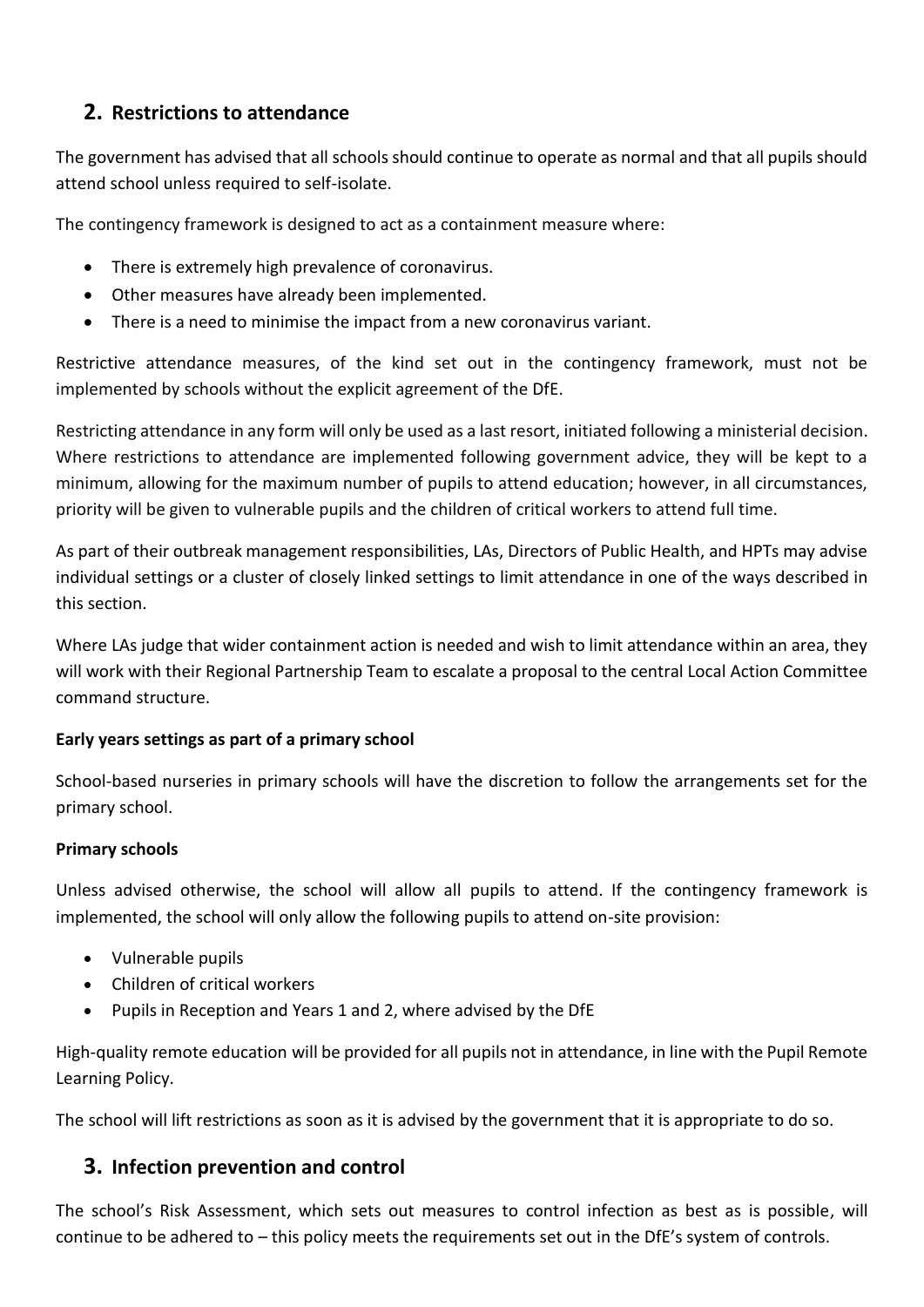Any member of the school community who displays symptoms of coronavirus will be required to self-isolate and encouraged to get a confirmatory polymerase chain reaction (PCR) test. Tests can be booked online or ordered by telephone via NHS 119. Critical workers, including school staff, have priority access to testing.

All schools are currently being provided with rapid-result lateral flow device (LFD) testing kits to identify asymptomatic cases of coronavirus amongst staff.

If a variant of coronavirus classed as a variant of concern (VoC) is identified within the school's geographical area, the school will partake in targeted testing by the Department of Health and Social Care (DHSC) to help suppress and control any possible new cases. The school will also adhere to advice from Directors of Public Health in relation to the temporary reintroduction of face coverings.

#### **Pupil displays symptoms whilst on site**

If a pupil develops symptoms of coronavirus while on site, they will be taken to a designated isolation area while they wait to be collected. If required, the pupil will be supervised while they await collection. If the supervising member of staff is unable to socially distance, e.g. due to the pupil's age or needs, they will wear PPE.

After the pupil has left the premises, any areas they were in will be cleaned. The pupil's parents will be encouraged to get their child tested with a confirmatory PCR test as soon as possible. If the result is positive, the pupil will be required to self-isolate for at least 10 days.

#### **Staff member displays symptoms whilst on site**

If a staff member develops symptoms while on site, they will be directed to go home immediately to selfisolate and to get a PCR test. Cover arrangements will be put in place.

#### **Stockton-on-Tees COVID-19 reporting processes September 2021.**

As has been the case throughout the pandemic, going into the new term the local SBC Public Health team will continue to provide advice and guidance to schools and further education settings regarding COVID-19. These are the local reporting processes and requirements for local action by schools:

#### **Close Contact Isolation**

Any staff members or pupils who have been in close contact with a symptomatic individual at school will not need to self-isolate unless they develop symptoms themselves. Fully vaccinated adults, and pupils under the age of 18, who have been identified as close contacts of a positive case via the NHS Test and Trace service, will not need to self-isolate unless advised by a healthcare professional. Individuals also do not need to selfisolate if:

- They live in the same household as someone who has tested positive for coronavirus, unless they develop symptoms themselves.
- They have taken part in or are currently part of an approved COVID-19 vaccine trial.
- They are not able to get vaccinated for medical reasons.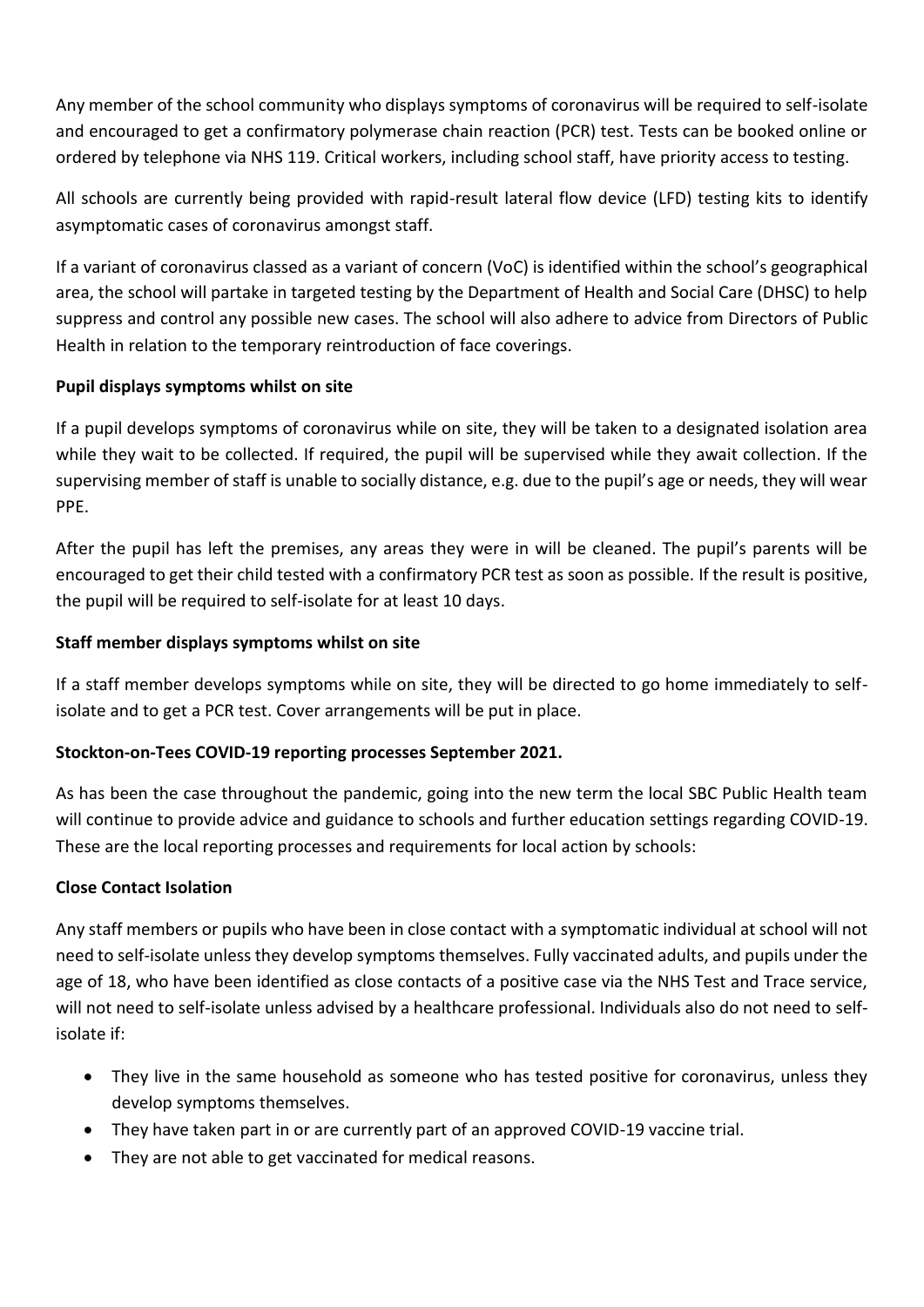Instead, they will be contacted by NHS Test and Trace, informed they have been in close contact with a positive case and advised to take a PCR test. Staff who do not need to isolate, and children and young people aged under 18 years 6 months who usually attend school, and have been identified as a close contact, should continue to attend school as normal. They do not need to wear a face covering within the school, but it is expected and recommended that these are worn when travelling on public or dedicated transport.

Adults who receive their second dose of the vaccine close to 16 August will need to continue to follow the same rules as unvaccinated adults until two weeks after their second dose. Unvaccinated adults and adults who have only had one dose of the vaccine will need to continue to follow the rules on self-isolation if they have been identified as a close contact of a positive case.

Those aged 18 will continue to follow the same rules as under-18s until six months after their 18th birthday, when they will begin to follow the self-isolation rules for adults. Government guidance previously said 18 years and four months.

#### **Single Cases**

As with positive cases in any other setting, NHS Test and Trace will now work with the positive case and/or their parent to identify close contacts. Contacts from a school setting will only be traced by NHS Test and Trace where the positive case and/or their parent specifically identifies the individual as being a close contact. Schools are not required to report single cases into the local public health team.

#### **Multiple cases**

As has been the case throughout the pandemic schools should continue to work with the local public health team regarding COVID-19 cases in their setting and always seek advice in the following circumstances:

• 5 children, pupils, students or staff (or 10%), who are likely to have mixed closely\*, test positive for COVID-19 within a 10-day period

#### Or

• If any case of COVID-19 in school has resulted in that person being hospitalised

\*in the same cohort, for example class/year group/activity group/friendship group/home to school transport

Contact tracing may be reinstated in exceptional circumstances if there is an outbreak within the setting, in this situation the Stockton-on-Tees Public Health team will work with the setting to identify infectious periods and will provide template letters to share with identified contacts and whole school.

When a threshold is reached, the school will review and reinforce the testing, hygiene and ventilation measures already in place. The school will also consider:

- Whether any activities can take place outdoors, e.g. exercise, assemblies, or classes.
- Ways to improve ventilation indoors that will not significantly impact thermal comfort.
- One-off enhanced cleaning, focussing on touch points and any shared equipment.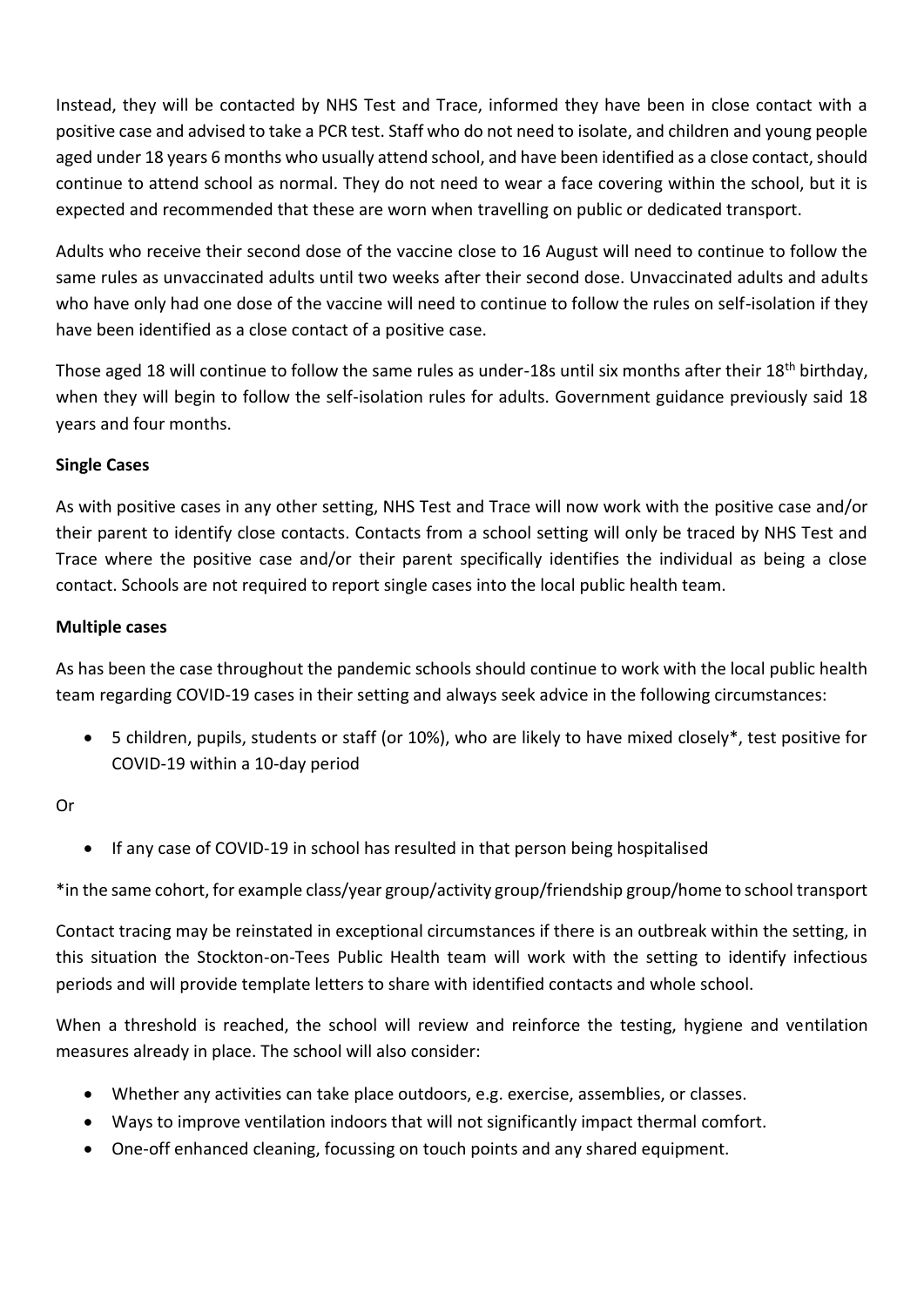A director of public health may provide the school with advice that reflects the local situation. In areas where rates of positive cases are high, this could mean that the thresholds for extra actions are higher than the threshold set out above.

As the result of an outbreak during step 4 of the coronavirus recovery roadmap, a temporary requirement could be implemented for staff to resume wearing face coverings in areas other than crowded spaces where they are likely to come into contact with others they would not normally meet. This may include face coverings being reintroduced in communal areas and classrooms for members of staff. The school may also be required to reintroduce the use of bubbles in order to resume social distancing and limit the transmission of coronavirus. The school will adhere to any conditions set out by the local HPT.

## <span id="page-6-0"></span>**4. Transport**

The government has removed the legal requirement to wear face coverings but expects and recommends that they are worn in enclosed and crowded spaces where you may come into contact with people you don't normally meet – this includes public and dedicated transport to schools. If pupils and staff need to use public or dedicated transport, they may be asked to wear a face covering while travelling, unless exempt in line with government guidance, e.g. due to a disability.

Transport services to and from the school will continue to operate as normal during times of local restriction where pupils are still attending. In the event that such services are not able to operate as normal, the headteacher will consider alternative options and communicate these to all parents and pupils in advance.

## <span id="page-6-1"></span>**5. Teaching and learning**

If restrictions to on-site education are required, the school will offer immediate access to high-quality remote education for all pupils who are required to remain at home. All remote learning will be delivered in line with the school's Pupil Remote Learning Policy.

Where advised during a local outbreak, further restrictions may be enforced with regards to certain musical and drama activities, e.g. singing, for pupils attending on-site provision, to help reduce the risk of transmitting coronavirus via aerosols. Restrictions may also be reintroduced to contact and indoor sports. The school will follow the advice provided by the local HPT.

The school will use a range of remote teaching methods to cater for all different learning styles. Teachers will ensure lessons are suitable to the class group's age and ability, inclusive for all pupils, and will be adapted, where necessary, to account for the needs of disadvantaged pupils and pupils with SEND.

When teaching pupils who are working remotely, teachers will:

- Set assignments so that pupils have meaningful and ambitious work each day.
- Deliver a planned, coherent and well-sequenced curriculum which allows skills to be built incrementally.
- Provide frequent, clear explanations of new content through high-quality curriculum resources, including through educational videos.
- Assess progress by using questions and other suitable tasks and use assessment to ensure teaching is responsive to pupils' needs and addresses any critical gaps in pupils' knowledge.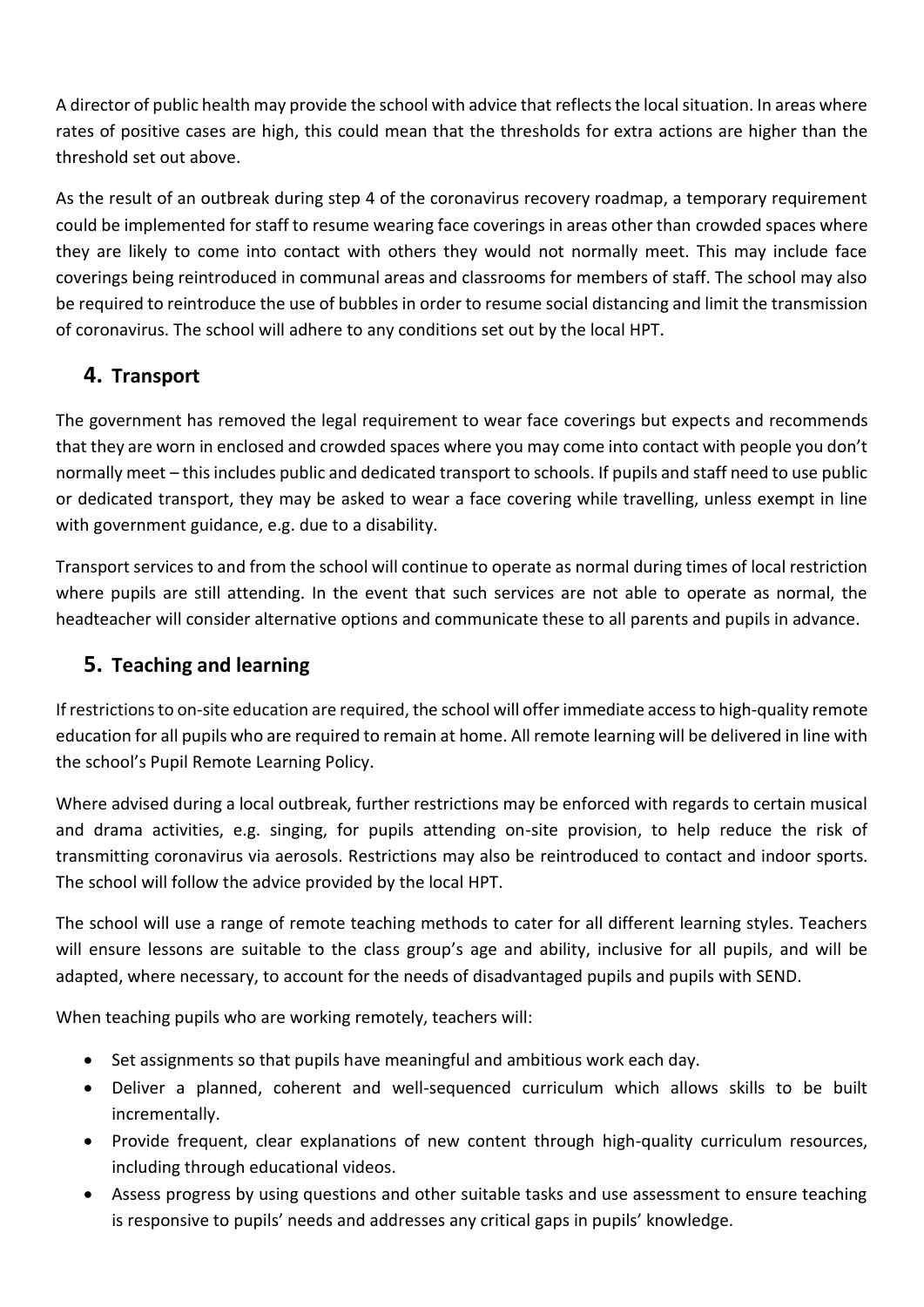- Adjust the pace or difficulty of what is being taught in response to questions or assessments, including, where necessary, revising material or simplifying explanations to ensure pupils' understanding.
- Provide opportunities for interactivity, e.g. questioning and reflective discussion.
- Provide scaffolded practice and opportunities to apply new knowledge.
- Enable pupils to receive timely and frequent feedback on how to progress, using digitally-facilitated or whole-class feedback where appropriate.
- Plan a programme that is of equivalent length to the core teaching pupils would receive in school, ideally including daily contact with teachers.

In exceptional circumstances, the school may reduce its curriculum offering to enable pupils to cope with the workload – the headteacher will assess this need, keeping pupils' best interests in mind, and will not take the decision lightly.

Teachers will continue to make use of formative assessments throughout the academic year, e.g. quizzes.

The school will utilise the support available through the DfE's '[Get help with technology during coronavirus](https://www.gov.uk/guidance/get-help-with-technology-for-remote-education-during-coronavirus-covid-19)  [\(COVID-19\)](https://www.gov.uk/guidance/get-help-with-technology-for-remote-education-during-coronavirus-covid-19)' scheme. Under the scheme, the school can order laptops, tablets and 4G wireless routers to support the following groups of pupils if they do not have access to a digital device or the internet through other means:

- Clinically extremely vulnerable pupils across all year groups who are not attending school in line with government and/or clinical advice
- Pupils in all year groups whilst attending school on a hospital site
- Pupils in any year group who have been advised to shield because they, or somebody they live with, are clinically extremely vulnerable

Before distributing devices, the school will ensure:

- The devices are set up to access remote education.
- Appropriate safeguarding controls and support are in place to help pupils and their families use the devices safely.

Once devices are ready for collection, the school will either arrange for them to be collected by families from school or delivered to pupils' homes, ensuring infection control measures are adhered to as part of this process.

## **6. Asymptomatic testing (staff)**

Testing remains important in reducing the risk of transmission of infection within schools. That is why, whilst some measures are relaxed, others will remain, and if necessary, in response to the latest epidemiological data, we all need to be prepared to step measures up or down in future depending on local circumstances. Staff at Prior's Mill will be encouraged to resume voluntary twice weekly LFD from 29<sup>th</sup> August 2021. In line with national guidance, this will be reviewed at the end of September. It is possible that testing may be increased/stepped up in response to an outbreak following advice from the local HPT or Public Health.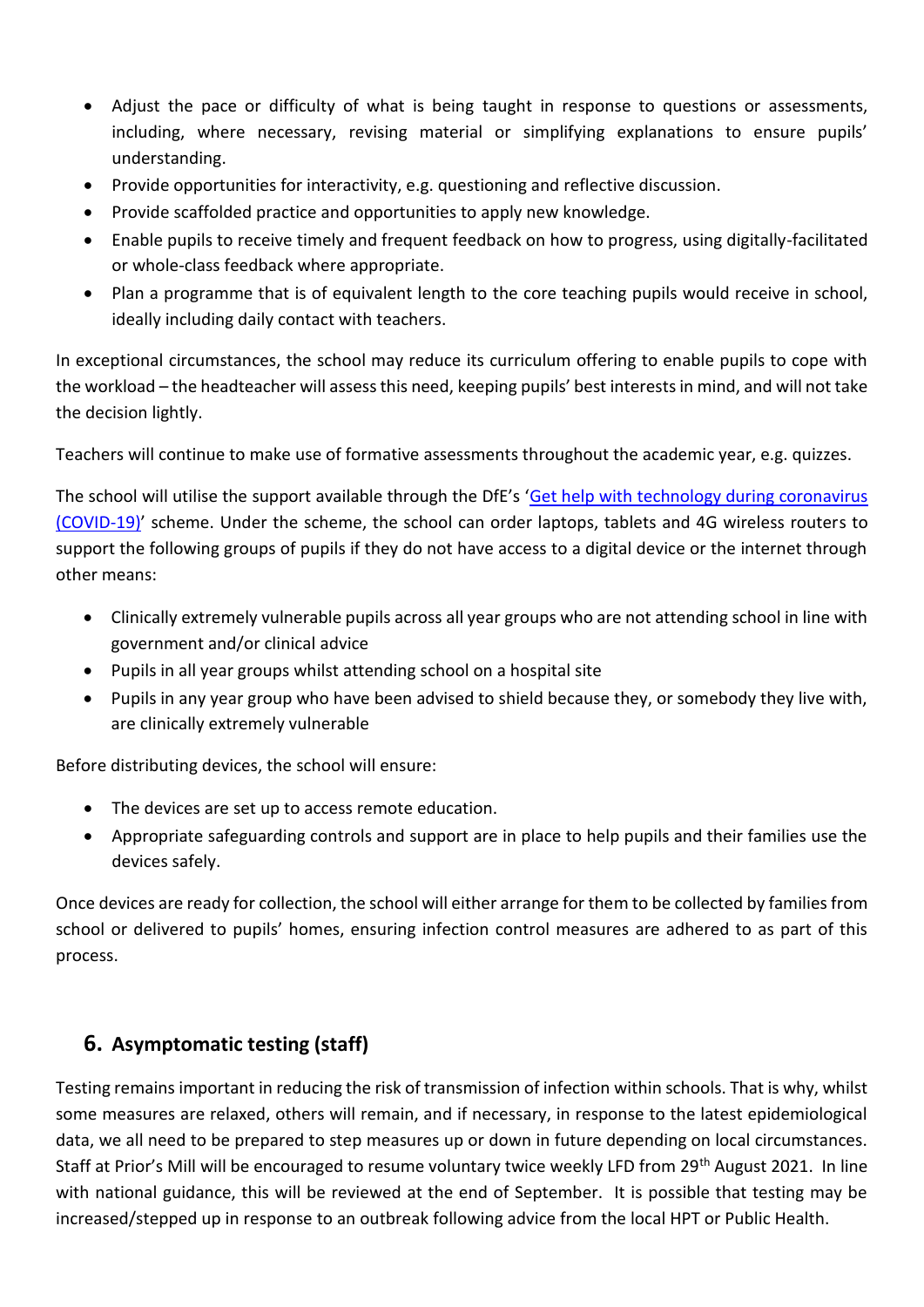## <span id="page-8-0"></span>**7. Returning to school**

The headteacher will work with the LA to ensure pupils only return to school when it is safe for them to do so. Prior to the return of more pupils and staff, all relevant risk assessments will be reviewed.

The headteacher will inform staff, pupils and parents, prior to the return to school, whether any further restrictions, such as the use of bubbles and face coverings, have been resumed.

After a period of self-isolation, or the relaxation of restrictions, the headteacher will inform parents when their child will return to school.

The headteacher will listen to all concerns that parents may have about their child returning to school and will advise them of the measures in place to ensure the safety of their child.

## <span id="page-8-1"></span>**8. Exams and assessments**

The school will remain open for any exams and assessments such as Phonics Screening, MTC, KS2 SATs, planned in line with current government guidance.

Wherever necessary, the school will implement additional mitigations to ensure the safe delivery of exams and assessments, which may include:

- Wearing face coverings in communal areas, where directed.
- Two-metre spacing between all desks, where directed.
- Additional controls for candidates who are classed as clinically extremely vulnerable. This may include measures such as seating them in a separate room to other candidates or, in exceptional circumstances, at the candidate's home.

## <span id="page-8-2"></span>**9. Safeguarding**

Ensuring safeguarding arrangements remain effective during periods of restricted attendance is a key priority. Our Child Protection and Safeguarding Policy has been updated to include provisions for keeping pupils safe during the coronavirus pandemic, both at home and in school – we will continue to follow these procedures for pupils who remain at home, where appropriate, until all pupils are able to return to school.

We will continue to ensure that:

- The best interests of pupils always come first.
- If anyone in the school has a safeguarding concern about a pupil, they act immediately.
- A DSL or deputy DSL is always available.
- Unsuitable individuals are not permitted to work with pupils or come into contact with pupils whilst on site.
- Pupils who remain at home are protected when they are online.

A trained DSL or deputy will remain on-site where possible. Where this is not possible, e.g. they are required to self-isolate, the school will ensure that the DSL or deputy, or a DSL or deputy from another school, are available to contact at all times. In addition, the headteacher will take responsibility for coordinating safeguarding on-site during this time.